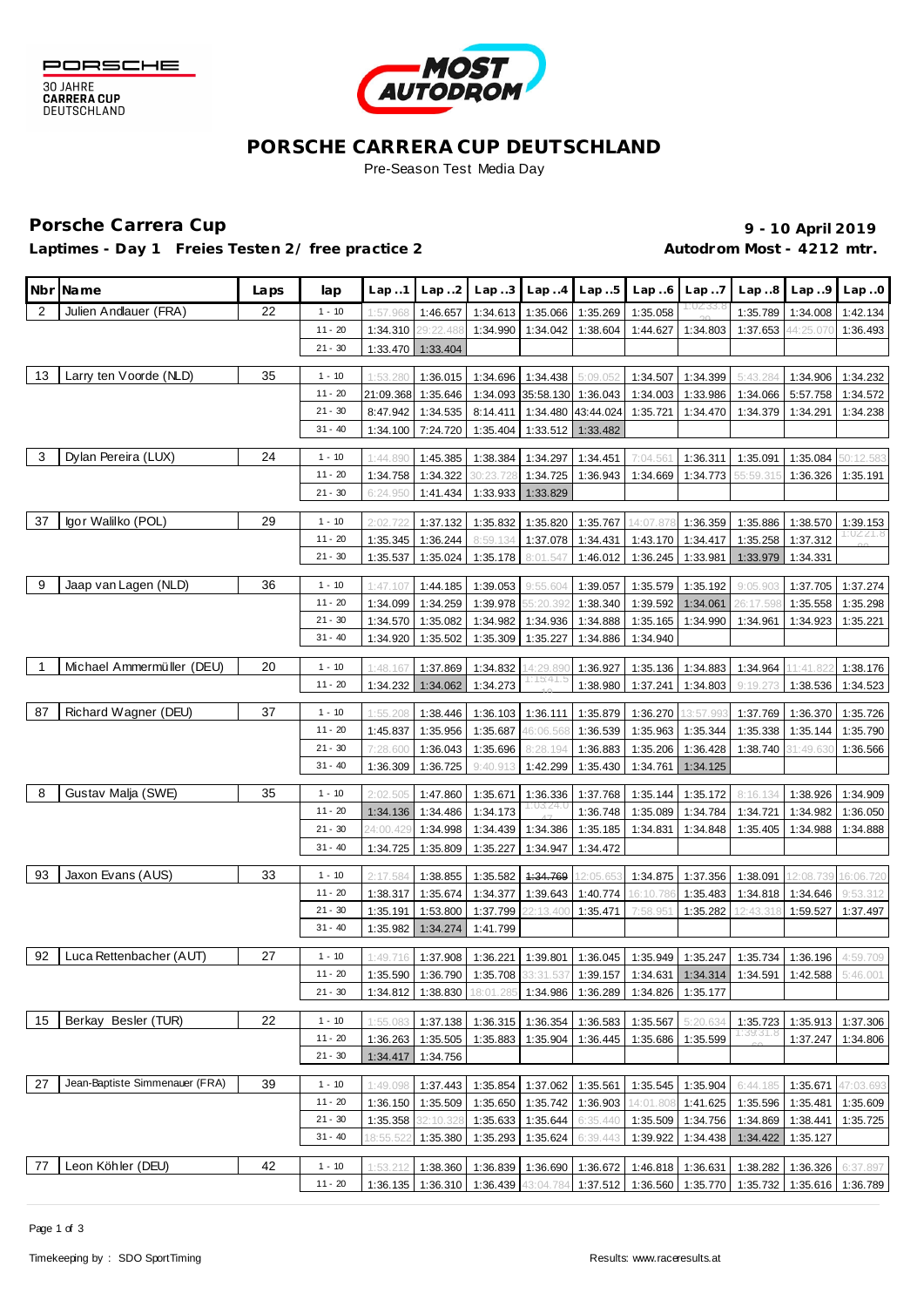



# **PORSCHE CARRERA CUP DEUTSCHLAND**

Pre-Season Test Media Day

# Porsche Carrera Cup **10 April 2019 9 - 10 April 2019**

Laptimes - Day 1 Freies Testen 2/ free practice 2 **Autodrom Most - 4212 mtr.** 

| $21 - 30$<br>1:35.676<br>1:34.766<br>1:38.040<br>9:36.37<br>1:39.752<br>1:34.876<br>1:45.399<br>1:35.615<br>:56.73<br>16:09.119<br>$31 - 40$<br>1:35.287<br>1:35.876<br>1:35.666<br>1:36.169<br>1:35.541<br>1:35.554<br>1:35.730<br>1:35.875<br>19:59.92<br>1:37.482<br>$41 - 50$<br>1:42.542<br>1:34.479<br>Reece Barr (IRL)<br>34<br>88<br>$1 - 10$<br>8:45.755<br>1:53.607<br>1:40.198<br>1:37.174<br>1:41.757<br>1:37.273<br>1:35.574<br>1:35.171<br>1:35.377<br>1:35.033<br>$11 - 20$<br>1:35.657<br>1:35.246<br>1:35.175<br>1:37.468<br>1:36.010<br>1:35.272<br>1:35.183<br>1:36.559<br>13:48.846<br>$21 - 30$<br>1:35.964<br>1:35.371<br>1:34.787<br>1:35.071<br>8:05.194<br>1:35.653<br>1:34.916<br>1:36.718<br>1:36.211<br>1:37.461<br>$31 - 40$<br>1:35.904<br>1:34.609<br>1:34.662<br>1:34.951<br>Henric Skoog (SWE)<br>20<br>33<br>$1 - 10$<br>1:36.714<br>1:38.963<br>1:35.492<br>1:35.560<br>1:35.896<br>1:35.559<br>20:26.185<br>1:52.638<br>4:59.257<br>1:41.277<br>$11 - 20$<br>1:35.359<br>1:35.961<br>1:38.478<br>45:54.45<br>1:34.666<br>1:41.955<br>5:38.165<br>1:41.497<br>1:35.095<br>$21 - 30$<br>1:34.699<br>1:35.668<br>1:36.779<br>1:35.126<br>5:21.380<br>1:34.826<br>5:32.82<br>1:35.044<br>1:35.070<br>1:35.006<br>$31 - 40$<br>1:35.110<br>1:35.167<br>1:35.505<br>Tim Zimmermann (DEU)<br>50<br>26<br>$1 - 10$<br>1:39.930<br>1:37.068<br>1:35.606<br>1:35.740<br>1:36.466<br>1:36.858<br>1:36.803<br>1:51.935<br>1:35.913<br>19:44.11<br>$11 - 20$<br>1:36.860<br>1:36.078<br>1:35.548<br>1:35.306<br>1:35.012<br>8:27.134<br>1:35.392<br>1:35.172<br>1:35.333<br>$21 - 30$<br>1:35.400<br>1:35.461<br>1:35.489<br>1:35.184<br>1:35.304<br>1:34.860<br>Carlos Rivas (LUX)<br>35<br>-6<br>$1 - 10$<br>1:45.427<br>1:38.353<br>1:39.360<br>1:37.611<br>1:37.080<br>1:37.478<br>1:36.967<br>1:36.867<br>43:47.536<br>1:37.125<br>$11 - 20$<br>1:37.187<br>1:37.907<br>1:37.075<br>7:39.517<br>1:35.821<br>1:35.997<br>1:36.019<br>1:36.197<br>1:36.726<br>1:36.155<br>1:23:01.2<br>$21 - 30$<br>1:35.451<br>1:34.909<br>8:16.47<br>1:35.888<br>1:35.387<br>1:39.716<br>1:36.734<br>1:36.429<br>1:36.409<br>$31 - 40$<br>1:36.429<br>1:36.392<br>1:36.501<br>1:36.490<br>1:38.167<br>33<br>Stefan Rehkopf (DEU)<br>43<br>$1 - 10$<br>1:36.772<br>1:59.382<br>1:42.156<br>1:37.617<br>1:36.584<br>17:48.86<br>1:37.072<br>1:37.285<br>1:36.484<br>1:37.427<br>1:12:58.3<br>$11 - 20$<br>1:36.613<br>1:36.099<br>1:36.157<br>1:38.593<br>1:37.140<br>6:52.899<br>1:36.331<br>1:36.099<br>1:37.463<br>$21 - 30$<br>1:42.280<br>1:37.985<br>1:37.458<br>1:37.046<br>1:36.535<br>1:36.387<br>1:36.741<br>1:36.968<br>7:22.088<br>1:38.957<br>$31 - 40$<br>1:35.816<br>1:35.623<br>1:35.024<br>1:35.514<br>1:35.002<br>7:46.776<br>1:35.665<br>1:35.730<br>5:36.130<br>1:35.901<br>$41 - 50$<br>1:35.885<br>1:35.499<br>1:35.667<br>94<br>Jannes Fittje (DEU)<br>45<br>$1 - 10$<br>2:02.500<br>1:42.205<br>1:38.267<br>1:37.624<br>1:36.335<br>15:32.306<br>1:39.784<br>1:36.351<br>26:23.317<br>1:51.602<br>$11 - 20$<br>1:35.718<br>1:35.788<br>1:35.992<br>1:37.645<br>1:40.660<br>1:35.847<br>1:35.892<br>0:25.08<br>1:36.628<br>1:36.321<br>$21 - 30$<br>1:35.972<br>1:43.715<br>1:36.395<br>1:35.872<br>13:18.55<br>1:36.756<br>1:35.922<br>1:36.359<br>1:39.653<br>1:35.951<br>31 - 40<br>1:36.195<br>1:37.129<br>1:37.332<br>1:44.288<br>34:41.658<br>1:38.217<br>13:11.175<br>1:40.843<br>1:35.695<br>1:35.037<br>$41 - 50$<br>1:35.069<br>1:35.050<br>1:44.608<br>1:35.878<br>1:35.823<br>David Kolkmann (DEU)<br>-5<br>44<br>$1 - 10$<br>1:37.514<br>1:36.522<br>1:35.641<br>1:35.876<br>1:35.697<br>1:35.547<br>12:55.98<br>1:35.874<br>1:35.294<br>1:51.760<br>$11 - 20$<br>1:36.236<br>1:35.479<br>35:57.346<br>1:38.117<br>1:36.179<br>1:35.551<br>1:35.894<br>1:35.746<br>6:20.65<br>1:35.476<br>$21 - 30$<br>1:35.680<br>1:36.465<br>1:35.204<br>1:35.174<br>1:35.955<br>1:35.902<br>1:35.639<br>1:36.573<br>1:36.193<br>21:29.73(<br>1:03:19.3<br>$31 - 40$<br>1:38.093<br>1:36.105<br>1:36.201<br>1:35.474<br>1:36.120<br>1:36.531<br>1:36.210<br>1:37.917<br>1:36.250<br>$41 - 50$<br>1:35.424<br>1:35.244<br>1:36.168<br>1:35.190<br>Sebastian Daum (AUT)<br>50<br>67<br>$1 - 10$<br>1:41.119 1:42.660 1:38.468 8:09.537<br>2:07.926<br>1:37.169 1:36.437 1:37.141 9:42.287<br>1:38.798<br>$11 - 20$<br>1:36.556<br>1:35.632<br>1:35.205<br>29:18.688<br>1:36.855<br>1:36.172<br>1:36.572<br>1:36.451<br>1:36.062<br>1:37.109<br>$21 - 30$<br>1:36.390<br>1:36.054<br>1:35.844<br>1:35.919<br>1:36.761<br>1:36.255<br>1:36.931<br>1:36.415<br>1:36.807<br>1:37.074<br>$31 - 40$<br>1:39.023<br>1:36.718<br>1:36.716<br>1:37.087<br>1:36.510<br>1:36.263<br>1:39.935<br>1:36.850<br>1:36.278<br>$41 - 50$<br>1:36.112<br>1:35.859<br>1:35.906<br>1:36.547<br>10:45.807<br>1:35.980<br>1:36.169<br>1:36.913<br>1:36.448<br>1:36.602<br>Lukas Ertl (DEU)<br>17<br>36<br>$1 - 10$<br>1:36.220<br>1:52.185<br>1:41.944<br>1:36.891<br>1:38.003<br>1:36.238<br>1:36.384<br>1:36.442<br>1:36.463<br>1:49.943<br>$11 - 20$<br>1:36.581<br>1:36.403<br>1:36.323<br>11:49.258<br>1:36.528<br>1:36.730<br>1:36.107<br>1:36.313<br>1:35.963<br>1:36.148<br>$21 - 30$<br>1:35.950<br>57:51.159<br>4:40.053<br>1:35.487 1:35.627<br>11:52.299<br>1:36.081<br>1:35.673<br>1:36.107<br>1:35.561<br>$31 - 40$<br>1:35.282<br>1:37.893<br>1:36.076<br>9:09.938<br>1:35.580<br>1:36.008<br>Sandro Kaibach (DEU)<br>18<br>44<br>$1 - 10$<br>2:34.682<br>1:47.940<br>1:38.076 1:36.245 1:36.084<br>1:35.986<br>1:35.750<br>1:36.493<br>7:36.694<br>1:35.790<br>1:35.479 50:22.708 | Nbr Name | Laps | lap       | Lap.1    | Lap2     | Lap3 | $Lap. .4$ $Lap. .5$ | Lap.6    | Lap7     | Lap.8    | Lap.9 | Lap.0 |
|----------------------------------------------------------------------------------------------------------------------------------------------------------------------------------------------------------------------------------------------------------------------------------------------------------------------------------------------------------------------------------------------------------------------------------------------------------------------------------------------------------------------------------------------------------------------------------------------------------------------------------------------------------------------------------------------------------------------------------------------------------------------------------------------------------------------------------------------------------------------------------------------------------------------------------------------------------------------------------------------------------------------------------------------------------------------------------------------------------------------------------------------------------------------------------------------------------------------------------------------------------------------------------------------------------------------------------------------------------------------------------------------------------------------------------------------------------------------------------------------------------------------------------------------------------------------------------------------------------------------------------------------------------------------------------------------------------------------------------------------------------------------------------------------------------------------------------------------------------------------------------------------------------------------------------------------------------------------------------------------------------------------------------------------------------------------------------------------------------------------------------------------------------------------------------------------------------------------------------------------------------------------------------------------------------------------------------------------------------------------------------------------------------------------------------------------------------------------------------------------------------------------------------------------------------------------------------------------------------------------------------------------------------------------------------------------------------------------------------------------------------------------------------------------------------------------------------------------------------------------------------------------------------------------------------------------------------------------------------------------------------------------------------------------------------------------------------------------------------------------------------------------------------------------------------------------------------------------------------------------------------------------------------------------------------------------------------------------------------------------------------------------------------------------------------------------------------------------------------------------------------------------------------------------------------------------------------------------------------------------------------------------------------------------------------------------------------------------------------------------------------------------------------------------------------------------------------------------------------------------------------------------------------------------------------------------------------------------------------------------------------------------------------------------------------------------------------------------------------------------------------------------------------------------------------------------------------------------------------------------------------------------------------------------------------------------------------------------------------------------------------------------------------------------------------------------------------------------------------------------------------------------------------------------------------------------------------------------------------------------------------------------------------------------------------------------------------------------------------------------------------------------------------------------------------------------------------------------------------------------------------------------------------------------------------------------------------------------------------------------------------------------------------------------------------------------------------------------------------------------------------------------------------------------------------------------------------------------------------------------------------------------------------------------------------------------------------------------------------------------------------------------------------------------------------------------------------------------------------------------------------------------------------------------------------------------------------------------------------|----------|------|-----------|----------|----------|------|---------------------|----------|----------|----------|-------|-------|
|                                                                                                                                                                                                                                                                                                                                                                                                                                                                                                                                                                                                                                                                                                                                                                                                                                                                                                                                                                                                                                                                                                                                                                                                                                                                                                                                                                                                                                                                                                                                                                                                                                                                                                                                                                                                                                                                                                                                                                                                                                                                                                                                                                                                                                                                                                                                                                                                                                                                                                                                                                                                                                                                                                                                                                                                                                                                                                                                                                                                                                                                                                                                                                                                                                                                                                                                                                                                                                                                                                                                                                                                                                                                                                                                                                                                                                                                                                                                                                                                                                                                                                                                                                                                                                                                                                                                                                                                                                                                                                                                                                                                                                                                                                                                                                                                                                                                                                                                                                                                                                                                                                                                                                                                                                                                                                                                                                                                                                                                                                                                                                                                          |          |      |           |          |          |      |                     |          |          |          |       |       |
|                                                                                                                                                                                                                                                                                                                                                                                                                                                                                                                                                                                                                                                                                                                                                                                                                                                                                                                                                                                                                                                                                                                                                                                                                                                                                                                                                                                                                                                                                                                                                                                                                                                                                                                                                                                                                                                                                                                                                                                                                                                                                                                                                                                                                                                                                                                                                                                                                                                                                                                                                                                                                                                                                                                                                                                                                                                                                                                                                                                                                                                                                                                                                                                                                                                                                                                                                                                                                                                                                                                                                                                                                                                                                                                                                                                                                                                                                                                                                                                                                                                                                                                                                                                                                                                                                                                                                                                                                                                                                                                                                                                                                                                                                                                                                                                                                                                                                                                                                                                                                                                                                                                                                                                                                                                                                                                                                                                                                                                                                                                                                                                                          |          |      |           |          |          |      |                     |          |          |          |       |       |
|                                                                                                                                                                                                                                                                                                                                                                                                                                                                                                                                                                                                                                                                                                                                                                                                                                                                                                                                                                                                                                                                                                                                                                                                                                                                                                                                                                                                                                                                                                                                                                                                                                                                                                                                                                                                                                                                                                                                                                                                                                                                                                                                                                                                                                                                                                                                                                                                                                                                                                                                                                                                                                                                                                                                                                                                                                                                                                                                                                                                                                                                                                                                                                                                                                                                                                                                                                                                                                                                                                                                                                                                                                                                                                                                                                                                                                                                                                                                                                                                                                                                                                                                                                                                                                                                                                                                                                                                                                                                                                                                                                                                                                                                                                                                                                                                                                                                                                                                                                                                                                                                                                                                                                                                                                                                                                                                                                                                                                                                                                                                                                                                          |          |      |           |          |          |      |                     |          |          |          |       |       |
|                                                                                                                                                                                                                                                                                                                                                                                                                                                                                                                                                                                                                                                                                                                                                                                                                                                                                                                                                                                                                                                                                                                                                                                                                                                                                                                                                                                                                                                                                                                                                                                                                                                                                                                                                                                                                                                                                                                                                                                                                                                                                                                                                                                                                                                                                                                                                                                                                                                                                                                                                                                                                                                                                                                                                                                                                                                                                                                                                                                                                                                                                                                                                                                                                                                                                                                                                                                                                                                                                                                                                                                                                                                                                                                                                                                                                                                                                                                                                                                                                                                                                                                                                                                                                                                                                                                                                                                                                                                                                                                                                                                                                                                                                                                                                                                                                                                                                                                                                                                                                                                                                                                                                                                                                                                                                                                                                                                                                                                                                                                                                                                                          |          |      |           |          |          |      |                     |          |          |          |       |       |
|                                                                                                                                                                                                                                                                                                                                                                                                                                                                                                                                                                                                                                                                                                                                                                                                                                                                                                                                                                                                                                                                                                                                                                                                                                                                                                                                                                                                                                                                                                                                                                                                                                                                                                                                                                                                                                                                                                                                                                                                                                                                                                                                                                                                                                                                                                                                                                                                                                                                                                                                                                                                                                                                                                                                                                                                                                                                                                                                                                                                                                                                                                                                                                                                                                                                                                                                                                                                                                                                                                                                                                                                                                                                                                                                                                                                                                                                                                                                                                                                                                                                                                                                                                                                                                                                                                                                                                                                                                                                                                                                                                                                                                                                                                                                                                                                                                                                                                                                                                                                                                                                                                                                                                                                                                                                                                                                                                                                                                                                                                                                                                                                          |          |      |           |          |          |      |                     |          |          |          |       |       |
|                                                                                                                                                                                                                                                                                                                                                                                                                                                                                                                                                                                                                                                                                                                                                                                                                                                                                                                                                                                                                                                                                                                                                                                                                                                                                                                                                                                                                                                                                                                                                                                                                                                                                                                                                                                                                                                                                                                                                                                                                                                                                                                                                                                                                                                                                                                                                                                                                                                                                                                                                                                                                                                                                                                                                                                                                                                                                                                                                                                                                                                                                                                                                                                                                                                                                                                                                                                                                                                                                                                                                                                                                                                                                                                                                                                                                                                                                                                                                                                                                                                                                                                                                                                                                                                                                                                                                                                                                                                                                                                                                                                                                                                                                                                                                                                                                                                                                                                                                                                                                                                                                                                                                                                                                                                                                                                                                                                                                                                                                                                                                                                                          |          |      |           |          |          |      |                     |          |          |          |       |       |
|                                                                                                                                                                                                                                                                                                                                                                                                                                                                                                                                                                                                                                                                                                                                                                                                                                                                                                                                                                                                                                                                                                                                                                                                                                                                                                                                                                                                                                                                                                                                                                                                                                                                                                                                                                                                                                                                                                                                                                                                                                                                                                                                                                                                                                                                                                                                                                                                                                                                                                                                                                                                                                                                                                                                                                                                                                                                                                                                                                                                                                                                                                                                                                                                                                                                                                                                                                                                                                                                                                                                                                                                                                                                                                                                                                                                                                                                                                                                                                                                                                                                                                                                                                                                                                                                                                                                                                                                                                                                                                                                                                                                                                                                                                                                                                                                                                                                                                                                                                                                                                                                                                                                                                                                                                                                                                                                                                                                                                                                                                                                                                                                          |          |      |           |          |          |      |                     |          |          |          |       |       |
|                                                                                                                                                                                                                                                                                                                                                                                                                                                                                                                                                                                                                                                                                                                                                                                                                                                                                                                                                                                                                                                                                                                                                                                                                                                                                                                                                                                                                                                                                                                                                                                                                                                                                                                                                                                                                                                                                                                                                                                                                                                                                                                                                                                                                                                                                                                                                                                                                                                                                                                                                                                                                                                                                                                                                                                                                                                                                                                                                                                                                                                                                                                                                                                                                                                                                                                                                                                                                                                                                                                                                                                                                                                                                                                                                                                                                                                                                                                                                                                                                                                                                                                                                                                                                                                                                                                                                                                                                                                                                                                                                                                                                                                                                                                                                                                                                                                                                                                                                                                                                                                                                                                                                                                                                                                                                                                                                                                                                                                                                                                                                                                                          |          |      |           |          |          |      |                     |          |          |          |       |       |
|                                                                                                                                                                                                                                                                                                                                                                                                                                                                                                                                                                                                                                                                                                                                                                                                                                                                                                                                                                                                                                                                                                                                                                                                                                                                                                                                                                                                                                                                                                                                                                                                                                                                                                                                                                                                                                                                                                                                                                                                                                                                                                                                                                                                                                                                                                                                                                                                                                                                                                                                                                                                                                                                                                                                                                                                                                                                                                                                                                                                                                                                                                                                                                                                                                                                                                                                                                                                                                                                                                                                                                                                                                                                                                                                                                                                                                                                                                                                                                                                                                                                                                                                                                                                                                                                                                                                                                                                                                                                                                                                                                                                                                                                                                                                                                                                                                                                                                                                                                                                                                                                                                                                                                                                                                                                                                                                                                                                                                                                                                                                                                                                          |          |      |           |          |          |      |                     |          |          |          |       |       |
|                                                                                                                                                                                                                                                                                                                                                                                                                                                                                                                                                                                                                                                                                                                                                                                                                                                                                                                                                                                                                                                                                                                                                                                                                                                                                                                                                                                                                                                                                                                                                                                                                                                                                                                                                                                                                                                                                                                                                                                                                                                                                                                                                                                                                                                                                                                                                                                                                                                                                                                                                                                                                                                                                                                                                                                                                                                                                                                                                                                                                                                                                                                                                                                                                                                                                                                                                                                                                                                                                                                                                                                                                                                                                                                                                                                                                                                                                                                                                                                                                                                                                                                                                                                                                                                                                                                                                                                                                                                                                                                                                                                                                                                                                                                                                                                                                                                                                                                                                                                                                                                                                                                                                                                                                                                                                                                                                                                                                                                                                                                                                                                                          |          |      |           |          |          |      |                     |          |          |          |       |       |
|                                                                                                                                                                                                                                                                                                                                                                                                                                                                                                                                                                                                                                                                                                                                                                                                                                                                                                                                                                                                                                                                                                                                                                                                                                                                                                                                                                                                                                                                                                                                                                                                                                                                                                                                                                                                                                                                                                                                                                                                                                                                                                                                                                                                                                                                                                                                                                                                                                                                                                                                                                                                                                                                                                                                                                                                                                                                                                                                                                                                                                                                                                                                                                                                                                                                                                                                                                                                                                                                                                                                                                                                                                                                                                                                                                                                                                                                                                                                                                                                                                                                                                                                                                                                                                                                                                                                                                                                                                                                                                                                                                                                                                                                                                                                                                                                                                                                                                                                                                                                                                                                                                                                                                                                                                                                                                                                                                                                                                                                                                                                                                                                          |          |      |           |          |          |      |                     |          |          |          |       |       |
|                                                                                                                                                                                                                                                                                                                                                                                                                                                                                                                                                                                                                                                                                                                                                                                                                                                                                                                                                                                                                                                                                                                                                                                                                                                                                                                                                                                                                                                                                                                                                                                                                                                                                                                                                                                                                                                                                                                                                                                                                                                                                                                                                                                                                                                                                                                                                                                                                                                                                                                                                                                                                                                                                                                                                                                                                                                                                                                                                                                                                                                                                                                                                                                                                                                                                                                                                                                                                                                                                                                                                                                                                                                                                                                                                                                                                                                                                                                                                                                                                                                                                                                                                                                                                                                                                                                                                                                                                                                                                                                                                                                                                                                                                                                                                                                                                                                                                                                                                                                                                                                                                                                                                                                                                                                                                                                                                                                                                                                                                                                                                                                                          |          |      |           |          |          |      |                     |          |          |          |       |       |
|                                                                                                                                                                                                                                                                                                                                                                                                                                                                                                                                                                                                                                                                                                                                                                                                                                                                                                                                                                                                                                                                                                                                                                                                                                                                                                                                                                                                                                                                                                                                                                                                                                                                                                                                                                                                                                                                                                                                                                                                                                                                                                                                                                                                                                                                                                                                                                                                                                                                                                                                                                                                                                                                                                                                                                                                                                                                                                                                                                                                                                                                                                                                                                                                                                                                                                                                                                                                                                                                                                                                                                                                                                                                                                                                                                                                                                                                                                                                                                                                                                                                                                                                                                                                                                                                                                                                                                                                                                                                                                                                                                                                                                                                                                                                                                                                                                                                                                                                                                                                                                                                                                                                                                                                                                                                                                                                                                                                                                                                                                                                                                                                          |          |      |           |          |          |      |                     |          |          |          |       |       |
|                                                                                                                                                                                                                                                                                                                                                                                                                                                                                                                                                                                                                                                                                                                                                                                                                                                                                                                                                                                                                                                                                                                                                                                                                                                                                                                                                                                                                                                                                                                                                                                                                                                                                                                                                                                                                                                                                                                                                                                                                                                                                                                                                                                                                                                                                                                                                                                                                                                                                                                                                                                                                                                                                                                                                                                                                                                                                                                                                                                                                                                                                                                                                                                                                                                                                                                                                                                                                                                                                                                                                                                                                                                                                                                                                                                                                                                                                                                                                                                                                                                                                                                                                                                                                                                                                                                                                                                                                                                                                                                                                                                                                                                                                                                                                                                                                                                                                                                                                                                                                                                                                                                                                                                                                                                                                                                                                                                                                                                                                                                                                                                                          |          |      |           |          |          |      |                     |          |          |          |       |       |
|                                                                                                                                                                                                                                                                                                                                                                                                                                                                                                                                                                                                                                                                                                                                                                                                                                                                                                                                                                                                                                                                                                                                                                                                                                                                                                                                                                                                                                                                                                                                                                                                                                                                                                                                                                                                                                                                                                                                                                                                                                                                                                                                                                                                                                                                                                                                                                                                                                                                                                                                                                                                                                                                                                                                                                                                                                                                                                                                                                                                                                                                                                                                                                                                                                                                                                                                                                                                                                                                                                                                                                                                                                                                                                                                                                                                                                                                                                                                                                                                                                                                                                                                                                                                                                                                                                                                                                                                                                                                                                                                                                                                                                                                                                                                                                                                                                                                                                                                                                                                                                                                                                                                                                                                                                                                                                                                                                                                                                                                                                                                                                                                          |          |      |           |          |          |      |                     |          |          |          |       |       |
|                                                                                                                                                                                                                                                                                                                                                                                                                                                                                                                                                                                                                                                                                                                                                                                                                                                                                                                                                                                                                                                                                                                                                                                                                                                                                                                                                                                                                                                                                                                                                                                                                                                                                                                                                                                                                                                                                                                                                                                                                                                                                                                                                                                                                                                                                                                                                                                                                                                                                                                                                                                                                                                                                                                                                                                                                                                                                                                                                                                                                                                                                                                                                                                                                                                                                                                                                                                                                                                                                                                                                                                                                                                                                                                                                                                                                                                                                                                                                                                                                                                                                                                                                                                                                                                                                                                                                                                                                                                                                                                                                                                                                                                                                                                                                                                                                                                                                                                                                                                                                                                                                                                                                                                                                                                                                                                                                                                                                                                                                                                                                                                                          |          |      |           |          |          |      |                     |          |          |          |       |       |
|                                                                                                                                                                                                                                                                                                                                                                                                                                                                                                                                                                                                                                                                                                                                                                                                                                                                                                                                                                                                                                                                                                                                                                                                                                                                                                                                                                                                                                                                                                                                                                                                                                                                                                                                                                                                                                                                                                                                                                                                                                                                                                                                                                                                                                                                                                                                                                                                                                                                                                                                                                                                                                                                                                                                                                                                                                                                                                                                                                                                                                                                                                                                                                                                                                                                                                                                                                                                                                                                                                                                                                                                                                                                                                                                                                                                                                                                                                                                                                                                                                                                                                                                                                                                                                                                                                                                                                                                                                                                                                                                                                                                                                                                                                                                                                                                                                                                                                                                                                                                                                                                                                                                                                                                                                                                                                                                                                                                                                                                                                                                                                                                          |          |      |           |          |          |      |                     |          |          |          |       |       |
|                                                                                                                                                                                                                                                                                                                                                                                                                                                                                                                                                                                                                                                                                                                                                                                                                                                                                                                                                                                                                                                                                                                                                                                                                                                                                                                                                                                                                                                                                                                                                                                                                                                                                                                                                                                                                                                                                                                                                                                                                                                                                                                                                                                                                                                                                                                                                                                                                                                                                                                                                                                                                                                                                                                                                                                                                                                                                                                                                                                                                                                                                                                                                                                                                                                                                                                                                                                                                                                                                                                                                                                                                                                                                                                                                                                                                                                                                                                                                                                                                                                                                                                                                                                                                                                                                                                                                                                                                                                                                                                                                                                                                                                                                                                                                                                                                                                                                                                                                                                                                                                                                                                                                                                                                                                                                                                                                                                                                                                                                                                                                                                                          |          |      |           |          |          |      |                     |          |          |          |       |       |
|                                                                                                                                                                                                                                                                                                                                                                                                                                                                                                                                                                                                                                                                                                                                                                                                                                                                                                                                                                                                                                                                                                                                                                                                                                                                                                                                                                                                                                                                                                                                                                                                                                                                                                                                                                                                                                                                                                                                                                                                                                                                                                                                                                                                                                                                                                                                                                                                                                                                                                                                                                                                                                                                                                                                                                                                                                                                                                                                                                                                                                                                                                                                                                                                                                                                                                                                                                                                                                                                                                                                                                                                                                                                                                                                                                                                                                                                                                                                                                                                                                                                                                                                                                                                                                                                                                                                                                                                                                                                                                                                                                                                                                                                                                                                                                                                                                                                                                                                                                                                                                                                                                                                                                                                                                                                                                                                                                                                                                                                                                                                                                                                          |          |      |           |          |          |      |                     |          |          |          |       |       |
|                                                                                                                                                                                                                                                                                                                                                                                                                                                                                                                                                                                                                                                                                                                                                                                                                                                                                                                                                                                                                                                                                                                                                                                                                                                                                                                                                                                                                                                                                                                                                                                                                                                                                                                                                                                                                                                                                                                                                                                                                                                                                                                                                                                                                                                                                                                                                                                                                                                                                                                                                                                                                                                                                                                                                                                                                                                                                                                                                                                                                                                                                                                                                                                                                                                                                                                                                                                                                                                                                                                                                                                                                                                                                                                                                                                                                                                                                                                                                                                                                                                                                                                                                                                                                                                                                                                                                                                                                                                                                                                                                                                                                                                                                                                                                                                                                                                                                                                                                                                                                                                                                                                                                                                                                                                                                                                                                                                                                                                                                                                                                                                                          |          |      |           |          |          |      |                     |          |          |          |       |       |
|                                                                                                                                                                                                                                                                                                                                                                                                                                                                                                                                                                                                                                                                                                                                                                                                                                                                                                                                                                                                                                                                                                                                                                                                                                                                                                                                                                                                                                                                                                                                                                                                                                                                                                                                                                                                                                                                                                                                                                                                                                                                                                                                                                                                                                                                                                                                                                                                                                                                                                                                                                                                                                                                                                                                                                                                                                                                                                                                                                                                                                                                                                                                                                                                                                                                                                                                                                                                                                                                                                                                                                                                                                                                                                                                                                                                                                                                                                                                                                                                                                                                                                                                                                                                                                                                                                                                                                                                                                                                                                                                                                                                                                                                                                                                                                                                                                                                                                                                                                                                                                                                                                                                                                                                                                                                                                                                                                                                                                                                                                                                                                                                          |          |      |           |          |          |      |                     |          |          |          |       |       |
|                                                                                                                                                                                                                                                                                                                                                                                                                                                                                                                                                                                                                                                                                                                                                                                                                                                                                                                                                                                                                                                                                                                                                                                                                                                                                                                                                                                                                                                                                                                                                                                                                                                                                                                                                                                                                                                                                                                                                                                                                                                                                                                                                                                                                                                                                                                                                                                                                                                                                                                                                                                                                                                                                                                                                                                                                                                                                                                                                                                                                                                                                                                                                                                                                                                                                                                                                                                                                                                                                                                                                                                                                                                                                                                                                                                                                                                                                                                                                                                                                                                                                                                                                                                                                                                                                                                                                                                                                                                                                                                                                                                                                                                                                                                                                                                                                                                                                                                                                                                                                                                                                                                                                                                                                                                                                                                                                                                                                                                                                                                                                                                                          |          |      |           |          |          |      |                     |          |          |          |       |       |
|                                                                                                                                                                                                                                                                                                                                                                                                                                                                                                                                                                                                                                                                                                                                                                                                                                                                                                                                                                                                                                                                                                                                                                                                                                                                                                                                                                                                                                                                                                                                                                                                                                                                                                                                                                                                                                                                                                                                                                                                                                                                                                                                                                                                                                                                                                                                                                                                                                                                                                                                                                                                                                                                                                                                                                                                                                                                                                                                                                                                                                                                                                                                                                                                                                                                                                                                                                                                                                                                                                                                                                                                                                                                                                                                                                                                                                                                                                                                                                                                                                                                                                                                                                                                                                                                                                                                                                                                                                                                                                                                                                                                                                                                                                                                                                                                                                                                                                                                                                                                                                                                                                                                                                                                                                                                                                                                                                                                                                                                                                                                                                                                          |          |      |           |          |          |      |                     |          |          |          |       |       |
|                                                                                                                                                                                                                                                                                                                                                                                                                                                                                                                                                                                                                                                                                                                                                                                                                                                                                                                                                                                                                                                                                                                                                                                                                                                                                                                                                                                                                                                                                                                                                                                                                                                                                                                                                                                                                                                                                                                                                                                                                                                                                                                                                                                                                                                                                                                                                                                                                                                                                                                                                                                                                                                                                                                                                                                                                                                                                                                                                                                                                                                                                                                                                                                                                                                                                                                                                                                                                                                                                                                                                                                                                                                                                                                                                                                                                                                                                                                                                                                                                                                                                                                                                                                                                                                                                                                                                                                                                                                                                                                                                                                                                                                                                                                                                                                                                                                                                                                                                                                                                                                                                                                                                                                                                                                                                                                                                                                                                                                                                                                                                                                                          |          |      |           |          |          |      |                     |          |          |          |       |       |
|                                                                                                                                                                                                                                                                                                                                                                                                                                                                                                                                                                                                                                                                                                                                                                                                                                                                                                                                                                                                                                                                                                                                                                                                                                                                                                                                                                                                                                                                                                                                                                                                                                                                                                                                                                                                                                                                                                                                                                                                                                                                                                                                                                                                                                                                                                                                                                                                                                                                                                                                                                                                                                                                                                                                                                                                                                                                                                                                                                                                                                                                                                                                                                                                                                                                                                                                                                                                                                                                                                                                                                                                                                                                                                                                                                                                                                                                                                                                                                                                                                                                                                                                                                                                                                                                                                                                                                                                                                                                                                                                                                                                                                                                                                                                                                                                                                                                                                                                                                                                                                                                                                                                                                                                                                                                                                                                                                                                                                                                                                                                                                                                          |          |      |           |          |          |      |                     |          |          |          |       |       |
|                                                                                                                                                                                                                                                                                                                                                                                                                                                                                                                                                                                                                                                                                                                                                                                                                                                                                                                                                                                                                                                                                                                                                                                                                                                                                                                                                                                                                                                                                                                                                                                                                                                                                                                                                                                                                                                                                                                                                                                                                                                                                                                                                                                                                                                                                                                                                                                                                                                                                                                                                                                                                                                                                                                                                                                                                                                                                                                                                                                                                                                                                                                                                                                                                                                                                                                                                                                                                                                                                                                                                                                                                                                                                                                                                                                                                                                                                                                                                                                                                                                                                                                                                                                                                                                                                                                                                                                                                                                                                                                                                                                                                                                                                                                                                                                                                                                                                                                                                                                                                                                                                                                                                                                                                                                                                                                                                                                                                                                                                                                                                                                                          |          |      |           |          |          |      |                     |          |          |          |       |       |
|                                                                                                                                                                                                                                                                                                                                                                                                                                                                                                                                                                                                                                                                                                                                                                                                                                                                                                                                                                                                                                                                                                                                                                                                                                                                                                                                                                                                                                                                                                                                                                                                                                                                                                                                                                                                                                                                                                                                                                                                                                                                                                                                                                                                                                                                                                                                                                                                                                                                                                                                                                                                                                                                                                                                                                                                                                                                                                                                                                                                                                                                                                                                                                                                                                                                                                                                                                                                                                                                                                                                                                                                                                                                                                                                                                                                                                                                                                                                                                                                                                                                                                                                                                                                                                                                                                                                                                                                                                                                                                                                                                                                                                                                                                                                                                                                                                                                                                                                                                                                                                                                                                                                                                                                                                                                                                                                                                                                                                                                                                                                                                                                          |          |      |           |          |          |      |                     |          |          |          |       |       |
|                                                                                                                                                                                                                                                                                                                                                                                                                                                                                                                                                                                                                                                                                                                                                                                                                                                                                                                                                                                                                                                                                                                                                                                                                                                                                                                                                                                                                                                                                                                                                                                                                                                                                                                                                                                                                                                                                                                                                                                                                                                                                                                                                                                                                                                                                                                                                                                                                                                                                                                                                                                                                                                                                                                                                                                                                                                                                                                                                                                                                                                                                                                                                                                                                                                                                                                                                                                                                                                                                                                                                                                                                                                                                                                                                                                                                                                                                                                                                                                                                                                                                                                                                                                                                                                                                                                                                                                                                                                                                                                                                                                                                                                                                                                                                                                                                                                                                                                                                                                                                                                                                                                                                                                                                                                                                                                                                                                                                                                                                                                                                                                                          |          |      |           |          |          |      |                     |          |          |          |       |       |
|                                                                                                                                                                                                                                                                                                                                                                                                                                                                                                                                                                                                                                                                                                                                                                                                                                                                                                                                                                                                                                                                                                                                                                                                                                                                                                                                                                                                                                                                                                                                                                                                                                                                                                                                                                                                                                                                                                                                                                                                                                                                                                                                                                                                                                                                                                                                                                                                                                                                                                                                                                                                                                                                                                                                                                                                                                                                                                                                                                                                                                                                                                                                                                                                                                                                                                                                                                                                                                                                                                                                                                                                                                                                                                                                                                                                                                                                                                                                                                                                                                                                                                                                                                                                                                                                                                                                                                                                                                                                                                                                                                                                                                                                                                                                                                                                                                                                                                                                                                                                                                                                                                                                                                                                                                                                                                                                                                                                                                                                                                                                                                                                          |          |      |           |          |          |      |                     |          |          |          |       |       |
|                                                                                                                                                                                                                                                                                                                                                                                                                                                                                                                                                                                                                                                                                                                                                                                                                                                                                                                                                                                                                                                                                                                                                                                                                                                                                                                                                                                                                                                                                                                                                                                                                                                                                                                                                                                                                                                                                                                                                                                                                                                                                                                                                                                                                                                                                                                                                                                                                                                                                                                                                                                                                                                                                                                                                                                                                                                                                                                                                                                                                                                                                                                                                                                                                                                                                                                                                                                                                                                                                                                                                                                                                                                                                                                                                                                                                                                                                                                                                                                                                                                                                                                                                                                                                                                                                                                                                                                                                                                                                                                                                                                                                                                                                                                                                                                                                                                                                                                                                                                                                                                                                                                                                                                                                                                                                                                                                                                                                                                                                                                                                                                                          |          |      |           |          |          |      |                     |          |          |          |       |       |
|                                                                                                                                                                                                                                                                                                                                                                                                                                                                                                                                                                                                                                                                                                                                                                                                                                                                                                                                                                                                                                                                                                                                                                                                                                                                                                                                                                                                                                                                                                                                                                                                                                                                                                                                                                                                                                                                                                                                                                                                                                                                                                                                                                                                                                                                                                                                                                                                                                                                                                                                                                                                                                                                                                                                                                                                                                                                                                                                                                                                                                                                                                                                                                                                                                                                                                                                                                                                                                                                                                                                                                                                                                                                                                                                                                                                                                                                                                                                                                                                                                                                                                                                                                                                                                                                                                                                                                                                                                                                                                                                                                                                                                                                                                                                                                                                                                                                                                                                                                                                                                                                                                                                                                                                                                                                                                                                                                                                                                                                                                                                                                                                          |          |      |           |          |          |      |                     |          |          |          |       |       |
|                                                                                                                                                                                                                                                                                                                                                                                                                                                                                                                                                                                                                                                                                                                                                                                                                                                                                                                                                                                                                                                                                                                                                                                                                                                                                                                                                                                                                                                                                                                                                                                                                                                                                                                                                                                                                                                                                                                                                                                                                                                                                                                                                                                                                                                                                                                                                                                                                                                                                                                                                                                                                                                                                                                                                                                                                                                                                                                                                                                                                                                                                                                                                                                                                                                                                                                                                                                                                                                                                                                                                                                                                                                                                                                                                                                                                                                                                                                                                                                                                                                                                                                                                                                                                                                                                                                                                                                                                                                                                                                                                                                                                                                                                                                                                                                                                                                                                                                                                                                                                                                                                                                                                                                                                                                                                                                                                                                                                                                                                                                                                                                                          |          |      |           |          |          |      |                     |          |          |          |       |       |
|                                                                                                                                                                                                                                                                                                                                                                                                                                                                                                                                                                                                                                                                                                                                                                                                                                                                                                                                                                                                                                                                                                                                                                                                                                                                                                                                                                                                                                                                                                                                                                                                                                                                                                                                                                                                                                                                                                                                                                                                                                                                                                                                                                                                                                                                                                                                                                                                                                                                                                                                                                                                                                                                                                                                                                                                                                                                                                                                                                                                                                                                                                                                                                                                                                                                                                                                                                                                                                                                                                                                                                                                                                                                                                                                                                                                                                                                                                                                                                                                                                                                                                                                                                                                                                                                                                                                                                                                                                                                                                                                                                                                                                                                                                                                                                                                                                                                                                                                                                                                                                                                                                                                                                                                                                                                                                                                                                                                                                                                                                                                                                                                          |          |      |           |          |          |      |                     |          |          |          |       |       |
|                                                                                                                                                                                                                                                                                                                                                                                                                                                                                                                                                                                                                                                                                                                                                                                                                                                                                                                                                                                                                                                                                                                                                                                                                                                                                                                                                                                                                                                                                                                                                                                                                                                                                                                                                                                                                                                                                                                                                                                                                                                                                                                                                                                                                                                                                                                                                                                                                                                                                                                                                                                                                                                                                                                                                                                                                                                                                                                                                                                                                                                                                                                                                                                                                                                                                                                                                                                                                                                                                                                                                                                                                                                                                                                                                                                                                                                                                                                                                                                                                                                                                                                                                                                                                                                                                                                                                                                                                                                                                                                                                                                                                                                                                                                                                                                                                                                                                                                                                                                                                                                                                                                                                                                                                                                                                                                                                                                                                                                                                                                                                                                                          |          |      |           |          |          |      |                     |          |          |          |       |       |
|                                                                                                                                                                                                                                                                                                                                                                                                                                                                                                                                                                                                                                                                                                                                                                                                                                                                                                                                                                                                                                                                                                                                                                                                                                                                                                                                                                                                                                                                                                                                                                                                                                                                                                                                                                                                                                                                                                                                                                                                                                                                                                                                                                                                                                                                                                                                                                                                                                                                                                                                                                                                                                                                                                                                                                                                                                                                                                                                                                                                                                                                                                                                                                                                                                                                                                                                                                                                                                                                                                                                                                                                                                                                                                                                                                                                                                                                                                                                                                                                                                                                                                                                                                                                                                                                                                                                                                                                                                                                                                                                                                                                                                                                                                                                                                                                                                                                                                                                                                                                                                                                                                                                                                                                                                                                                                                                                                                                                                                                                                                                                                                                          |          |      |           |          |          |      |                     |          |          |          |       |       |
|                                                                                                                                                                                                                                                                                                                                                                                                                                                                                                                                                                                                                                                                                                                                                                                                                                                                                                                                                                                                                                                                                                                                                                                                                                                                                                                                                                                                                                                                                                                                                                                                                                                                                                                                                                                                                                                                                                                                                                                                                                                                                                                                                                                                                                                                                                                                                                                                                                                                                                                                                                                                                                                                                                                                                                                                                                                                                                                                                                                                                                                                                                                                                                                                                                                                                                                                                                                                                                                                                                                                                                                                                                                                                                                                                                                                                                                                                                                                                                                                                                                                                                                                                                                                                                                                                                                                                                                                                                                                                                                                                                                                                                                                                                                                                                                                                                                                                                                                                                                                                                                                                                                                                                                                                                                                                                                                                                                                                                                                                                                                                                                                          |          |      |           |          |          |      |                     |          |          |          |       |       |
|                                                                                                                                                                                                                                                                                                                                                                                                                                                                                                                                                                                                                                                                                                                                                                                                                                                                                                                                                                                                                                                                                                                                                                                                                                                                                                                                                                                                                                                                                                                                                                                                                                                                                                                                                                                                                                                                                                                                                                                                                                                                                                                                                                                                                                                                                                                                                                                                                                                                                                                                                                                                                                                                                                                                                                                                                                                                                                                                                                                                                                                                                                                                                                                                                                                                                                                                                                                                                                                                                                                                                                                                                                                                                                                                                                                                                                                                                                                                                                                                                                                                                                                                                                                                                                                                                                                                                                                                                                                                                                                                                                                                                                                                                                                                                                                                                                                                                                                                                                                                                                                                                                                                                                                                                                                                                                                                                                                                                                                                                                                                                                                                          |          |      |           |          |          |      |                     |          |          |          |       |       |
|                                                                                                                                                                                                                                                                                                                                                                                                                                                                                                                                                                                                                                                                                                                                                                                                                                                                                                                                                                                                                                                                                                                                                                                                                                                                                                                                                                                                                                                                                                                                                                                                                                                                                                                                                                                                                                                                                                                                                                                                                                                                                                                                                                                                                                                                                                                                                                                                                                                                                                                                                                                                                                                                                                                                                                                                                                                                                                                                                                                                                                                                                                                                                                                                                                                                                                                                                                                                                                                                                                                                                                                                                                                                                                                                                                                                                                                                                                                                                                                                                                                                                                                                                                                                                                                                                                                                                                                                                                                                                                                                                                                                                                                                                                                                                                                                                                                                                                                                                                                                                                                                                                                                                                                                                                                                                                                                                                                                                                                                                                                                                                                                          |          |      |           |          |          |      |                     |          |          |          |       |       |
|                                                                                                                                                                                                                                                                                                                                                                                                                                                                                                                                                                                                                                                                                                                                                                                                                                                                                                                                                                                                                                                                                                                                                                                                                                                                                                                                                                                                                                                                                                                                                                                                                                                                                                                                                                                                                                                                                                                                                                                                                                                                                                                                                                                                                                                                                                                                                                                                                                                                                                                                                                                                                                                                                                                                                                                                                                                                                                                                                                                                                                                                                                                                                                                                                                                                                                                                                                                                                                                                                                                                                                                                                                                                                                                                                                                                                                                                                                                                                                                                                                                                                                                                                                                                                                                                                                                                                                                                                                                                                                                                                                                                                                                                                                                                                                                                                                                                                                                                                                                                                                                                                                                                                                                                                                                                                                                                                                                                                                                                                                                                                                                                          |          |      |           |          |          |      |                     |          |          |          |       |       |
|                                                                                                                                                                                                                                                                                                                                                                                                                                                                                                                                                                                                                                                                                                                                                                                                                                                                                                                                                                                                                                                                                                                                                                                                                                                                                                                                                                                                                                                                                                                                                                                                                                                                                                                                                                                                                                                                                                                                                                                                                                                                                                                                                                                                                                                                                                                                                                                                                                                                                                                                                                                                                                                                                                                                                                                                                                                                                                                                                                                                                                                                                                                                                                                                                                                                                                                                                                                                                                                                                                                                                                                                                                                                                                                                                                                                                                                                                                                                                                                                                                                                                                                                                                                                                                                                                                                                                                                                                                                                                                                                                                                                                                                                                                                                                                                                                                                                                                                                                                                                                                                                                                                                                                                                                                                                                                                                                                                                                                                                                                                                                                                                          |          |      |           |          |          |      |                     |          |          |          |       |       |
|                                                                                                                                                                                                                                                                                                                                                                                                                                                                                                                                                                                                                                                                                                                                                                                                                                                                                                                                                                                                                                                                                                                                                                                                                                                                                                                                                                                                                                                                                                                                                                                                                                                                                                                                                                                                                                                                                                                                                                                                                                                                                                                                                                                                                                                                                                                                                                                                                                                                                                                                                                                                                                                                                                                                                                                                                                                                                                                                                                                                                                                                                                                                                                                                                                                                                                                                                                                                                                                                                                                                                                                                                                                                                                                                                                                                                                                                                                                                                                                                                                                                                                                                                                                                                                                                                                                                                                                                                                                                                                                                                                                                                                                                                                                                                                                                                                                                                                                                                                                                                                                                                                                                                                                                                                                                                                                                                                                                                                                                                                                                                                                                          |          |      |           |          |          |      |                     |          |          |          |       |       |
|                                                                                                                                                                                                                                                                                                                                                                                                                                                                                                                                                                                                                                                                                                                                                                                                                                                                                                                                                                                                                                                                                                                                                                                                                                                                                                                                                                                                                                                                                                                                                                                                                                                                                                                                                                                                                                                                                                                                                                                                                                                                                                                                                                                                                                                                                                                                                                                                                                                                                                                                                                                                                                                                                                                                                                                                                                                                                                                                                                                                                                                                                                                                                                                                                                                                                                                                                                                                                                                                                                                                                                                                                                                                                                                                                                                                                                                                                                                                                                                                                                                                                                                                                                                                                                                                                                                                                                                                                                                                                                                                                                                                                                                                                                                                                                                                                                                                                                                                                                                                                                                                                                                                                                                                                                                                                                                                                                                                                                                                                                                                                                                                          |          |      |           |          |          |      |                     |          |          |          |       |       |
|                                                                                                                                                                                                                                                                                                                                                                                                                                                                                                                                                                                                                                                                                                                                                                                                                                                                                                                                                                                                                                                                                                                                                                                                                                                                                                                                                                                                                                                                                                                                                                                                                                                                                                                                                                                                                                                                                                                                                                                                                                                                                                                                                                                                                                                                                                                                                                                                                                                                                                                                                                                                                                                                                                                                                                                                                                                                                                                                                                                                                                                                                                                                                                                                                                                                                                                                                                                                                                                                                                                                                                                                                                                                                                                                                                                                                                                                                                                                                                                                                                                                                                                                                                                                                                                                                                                                                                                                                                                                                                                                                                                                                                                                                                                                                                                                                                                                                                                                                                                                                                                                                                                                                                                                                                                                                                                                                                                                                                                                                                                                                                                                          |          |      |           |          |          |      |                     |          |          |          |       |       |
|                                                                                                                                                                                                                                                                                                                                                                                                                                                                                                                                                                                                                                                                                                                                                                                                                                                                                                                                                                                                                                                                                                                                                                                                                                                                                                                                                                                                                                                                                                                                                                                                                                                                                                                                                                                                                                                                                                                                                                                                                                                                                                                                                                                                                                                                                                                                                                                                                                                                                                                                                                                                                                                                                                                                                                                                                                                                                                                                                                                                                                                                                                                                                                                                                                                                                                                                                                                                                                                                                                                                                                                                                                                                                                                                                                                                                                                                                                                                                                                                                                                                                                                                                                                                                                                                                                                                                                                                                                                                                                                                                                                                                                                                                                                                                                                                                                                                                                                                                                                                                                                                                                                                                                                                                                                                                                                                                                                                                                                                                                                                                                                                          |          |      |           |          |          |      |                     |          |          |          |       |       |
|                                                                                                                                                                                                                                                                                                                                                                                                                                                                                                                                                                                                                                                                                                                                                                                                                                                                                                                                                                                                                                                                                                                                                                                                                                                                                                                                                                                                                                                                                                                                                                                                                                                                                                                                                                                                                                                                                                                                                                                                                                                                                                                                                                                                                                                                                                                                                                                                                                                                                                                                                                                                                                                                                                                                                                                                                                                                                                                                                                                                                                                                                                                                                                                                                                                                                                                                                                                                                                                                                                                                                                                                                                                                                                                                                                                                                                                                                                                                                                                                                                                                                                                                                                                                                                                                                                                                                                                                                                                                                                                                                                                                                                                                                                                                                                                                                                                                                                                                                                                                                                                                                                                                                                                                                                                                                                                                                                                                                                                                                                                                                                                                          |          |      |           |          |          |      |                     |          |          |          |       |       |
|                                                                                                                                                                                                                                                                                                                                                                                                                                                                                                                                                                                                                                                                                                                                                                                                                                                                                                                                                                                                                                                                                                                                                                                                                                                                                                                                                                                                                                                                                                                                                                                                                                                                                                                                                                                                                                                                                                                                                                                                                                                                                                                                                                                                                                                                                                                                                                                                                                                                                                                                                                                                                                                                                                                                                                                                                                                                                                                                                                                                                                                                                                                                                                                                                                                                                                                                                                                                                                                                                                                                                                                                                                                                                                                                                                                                                                                                                                                                                                                                                                                                                                                                                                                                                                                                                                                                                                                                                                                                                                                                                                                                                                                                                                                                                                                                                                                                                                                                                                                                                                                                                                                                                                                                                                                                                                                                                                                                                                                                                                                                                                                                          |          |      |           |          |          |      |                     |          |          |          |       |       |
|                                                                                                                                                                                                                                                                                                                                                                                                                                                                                                                                                                                                                                                                                                                                                                                                                                                                                                                                                                                                                                                                                                                                                                                                                                                                                                                                                                                                                                                                                                                                                                                                                                                                                                                                                                                                                                                                                                                                                                                                                                                                                                                                                                                                                                                                                                                                                                                                                                                                                                                                                                                                                                                                                                                                                                                                                                                                                                                                                                                                                                                                                                                                                                                                                                                                                                                                                                                                                                                                                                                                                                                                                                                                                                                                                                                                                                                                                                                                                                                                                                                                                                                                                                                                                                                                                                                                                                                                                                                                                                                                                                                                                                                                                                                                                                                                                                                                                                                                                                                                                                                                                                                                                                                                                                                                                                                                                                                                                                                                                                                                                                                                          |          |      | $11 - 20$ | 1:36.096 | 1:37.742 |      | 1:40.069            | 1:35.390 | 1:35.421 | 1:38.086 |       |       |